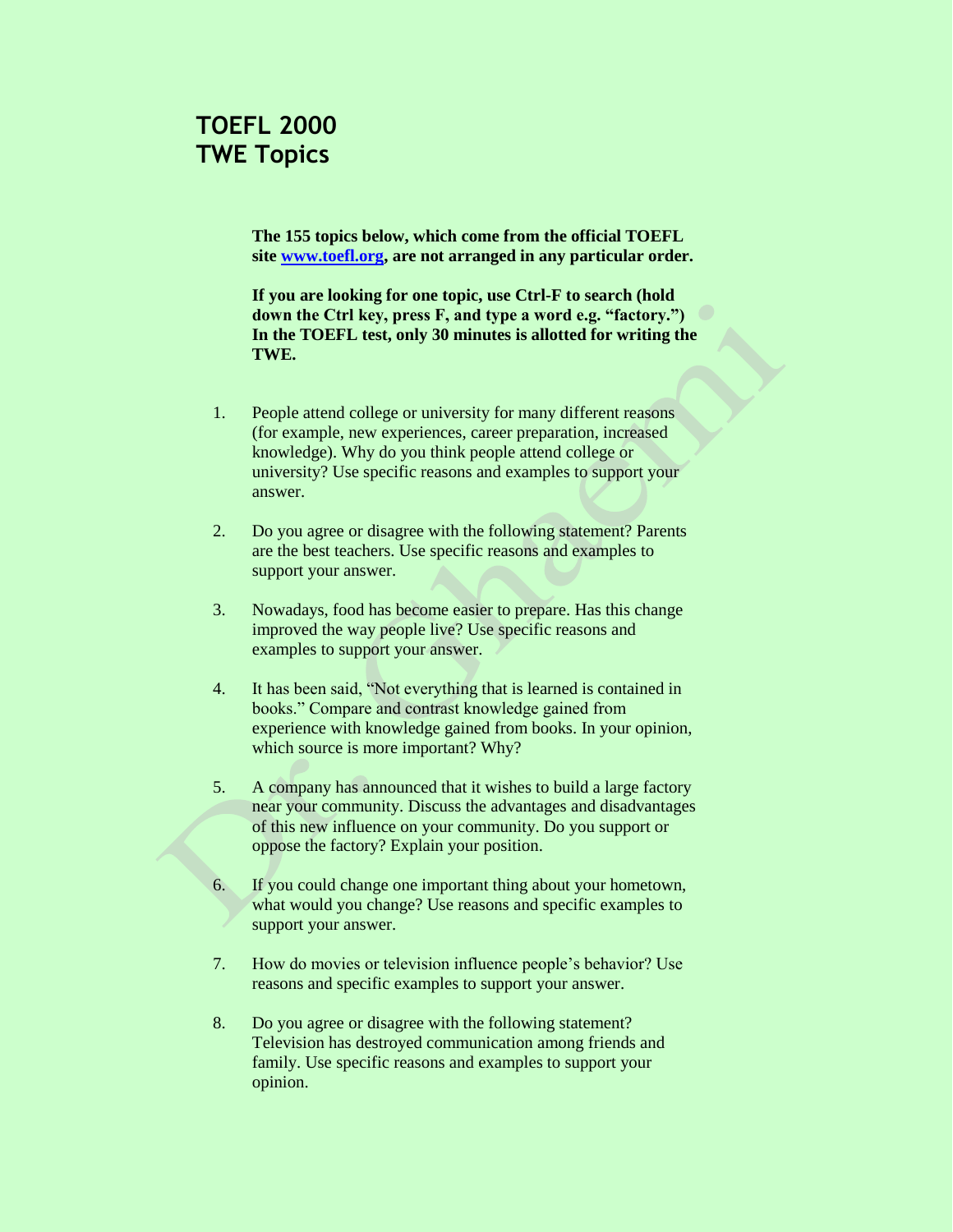- 9. Some people prefer to live in a small town. Others prefer to live in a big city. Which place would you prefer to live in? Use specific reasons and details to support your answer.
- 10. "When people succeed, it is because of hard work. Luck has nothing to do with success." Do you agree or disagree with the quotation above? Use specific reasons and examples to explain your position.
- 11. Do you agree or disagree with the following statement? Universities should give the same amount of money to their students' sports activities as they give to their university libraries. Use specific reasons and examples to support your opinion.
- 12. Many people visit museums when they travel to new places. Why do you think people visit museums? Use specific reasons and examples to support your answer.
- 13. Some people prefer to eat at food stands or restaurants. Other people prefer to prepare and eat food at home. Which do you prefer? Use specific reasons and examples to support your answer.
- 14. Some people believe that university students should be required to attend classes. Others believe that going to classes should be optional for students. Which point of view do you agree with? Use specific reasons and details to explain your answer.
- 15. Neighbors are the people who live near us. In your opinion, what are the qualities of a good neighbor? Use specific details and examples in your answer.
- 16. It has recently been announced that a new restaurant may be built in your neighborhood. Do you support or oppose this plan? Why? Use specific reasons and details to support your answer.
- 17. Some people think that they can learn better by themselves than with a teacher. Others think that it is always better to have a teacher. Which do you prefer? Use specific reasons to develop your essay.
- 18. What are some important qualities of a good supervisor (boss)? Use specific details and examples to explain why these qualities are important.
- 19. Should governments spend more money on improving roads and highways, or should governments spend more money on improving public transportation (buses, trains, subways)? Why? Use specific reasons and details to develop your essay.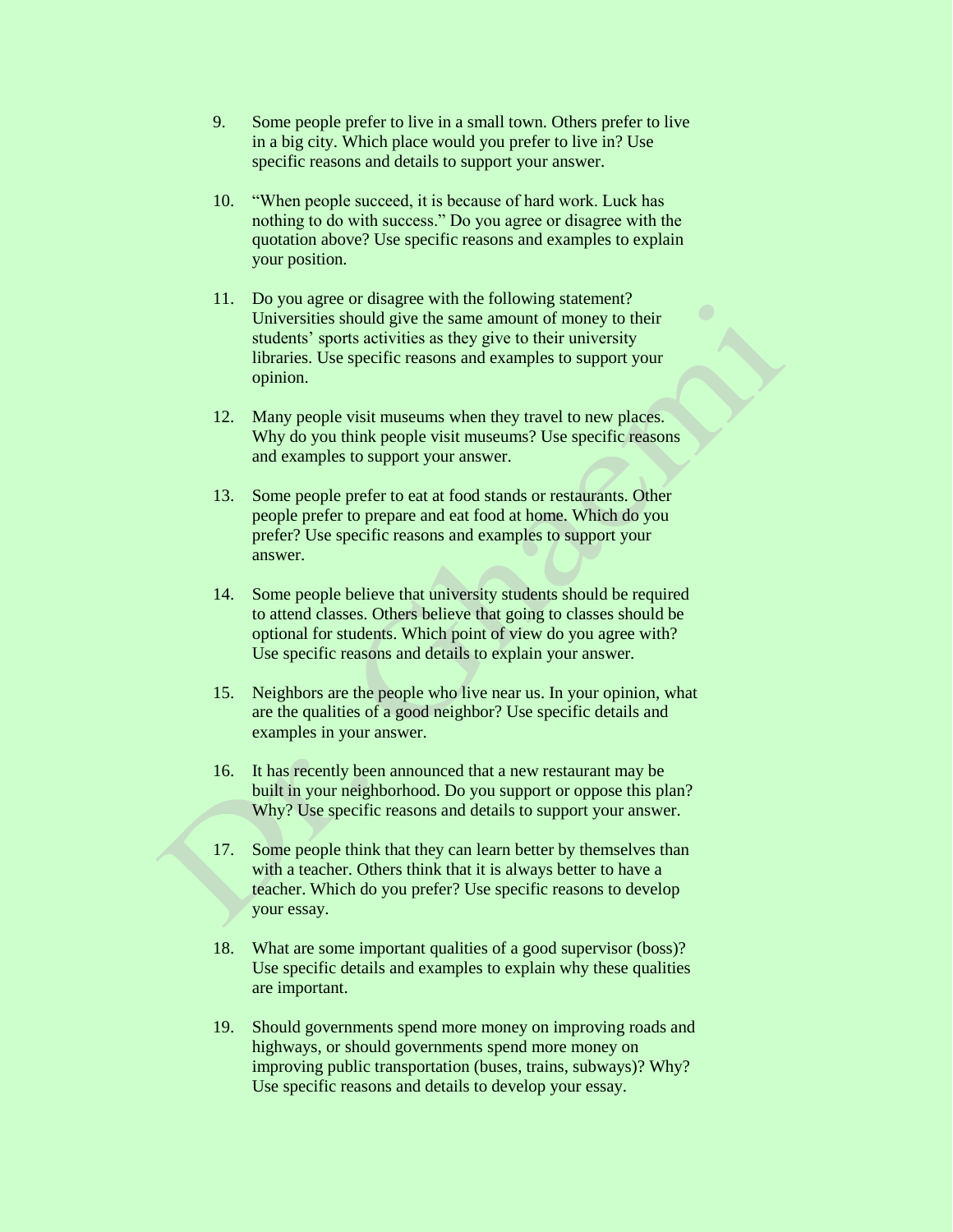- 20. It is better for children to grow up in the countryside than in a big city. Do you agree or disagree? Use specific reasons and examples to develop your essay.
- 21. In general, people are living longer now. Discuss the causes of this phenomenon. Use specific reasons and details to develop your essay.
- 22. We all work or will work in our jobs with many different kinds of people. In your opinion, what are some important characteristics of a co-worker (someone you work closely with)? Use reasons and specific examples to explain why these characteristics are important.
- 23. Do you agree or disagree with the following statement? Sometimes it is better not to tell the truth. Use specific reasons and details to support your answer.
- 24. In some countries, teenagers have jobs while they are still students. Do you think this is a good idea? Support your opinion by using specific reasons and details.
- 25. A person you know is planning to move to your town or city. What do you think this person would like and dislike about living in your town or city? Why? Use specific reasons and details to develop your essay.
- 26. It has recently been announced that a large shopping center may be built in your neighborhood. Do you support or oppose this plan? Why? Use specific reasons and details to support your answer.
- 27. It has recently been announced that a new movie theater may be built in your neighborhood. Do you support or oppose this plan? Why? Use specific reasons and details to support your answer.
- 28. Do you agree or disagree with the following statement? People should sometimes do things that they do not enjoy doing. Use specific reasons and examples to support your answer.
- 29. Do you agree or disagree with the following statement? Television, newspapers, magazines, and other media pay too much attention to the personal lives of famous people such as public figures and celebrities. Use specific reasons and details to explain your opinion.
- 30. Some people believe that the Earth is being harmed (damaged) by human activity. Others feel that human activity makes the Earth a better place to live. What is your opinion? Use specific reasons and examples to support your answer.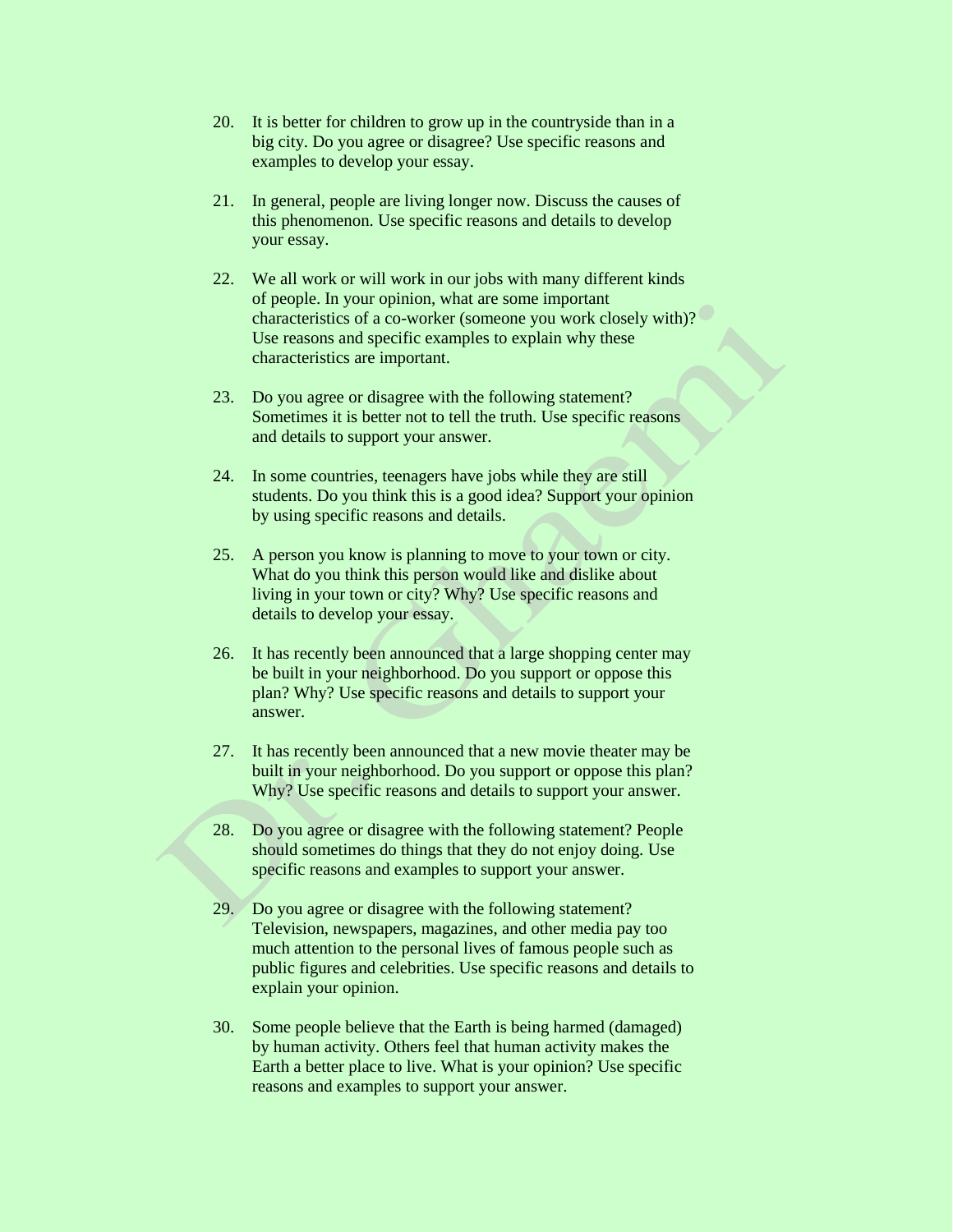- 31. It has recently been announced that a new high school may be built in your community. Do you support or oppose this plan? Why? Use specific reasons and details in your answer.
- 32. Some people spend their entire lives in one place. Others move a number of times throughout their lives, looking for a better job, house, community, or even climate. Which do you prefer: staying in one place or moving in search of another place? Use reasons and specific examples to support your opinion.
- 33. Is it better to enjoy your money when you earn it or is it better to save your money for some time in the future? Use specific reasons and examples to support your opinion.
- 34. You have received a gift of money. The money is enough to buy either a piece of jewelry you like or tickets to a concert you want to attend. Which would you buy? Use specific reasons and details to support your answer.
- 35. You must select a person to teach others to do a job. Which one of the following is the most important for you to consider in making your selection?
	- the person's education
	- the person's work experience<br>• the quality of the person's pre
	- the quality of the person's previous work Use specific reasons and examples to support your answer.
- 36. Businesses should hire employees for their entire lives. Do you agree or disagree? Use specific reasons and examples to support your answer.
- 37. Countries, businesses, and schools are three areas that need good leaders. Choose one of these three areas and describe the most important qualities of a leader in that area. Explain why these qualities are important, using specific examples and details.
- 38. Choose one of the following transportation vehicles and explain why you think it has changed people's lives.
	- Automobiles
	- Bicycles
- Airplanes
	- Use specific reasons and examples to support your answer.
- 39. Do you agree or disagree that progress is always good? Use specific reasons and examples to support your answer.
- 40. Learning about the past has no value for those of us living in the present. Do you agree or disagree? Use specific reasons and examples to support your answer.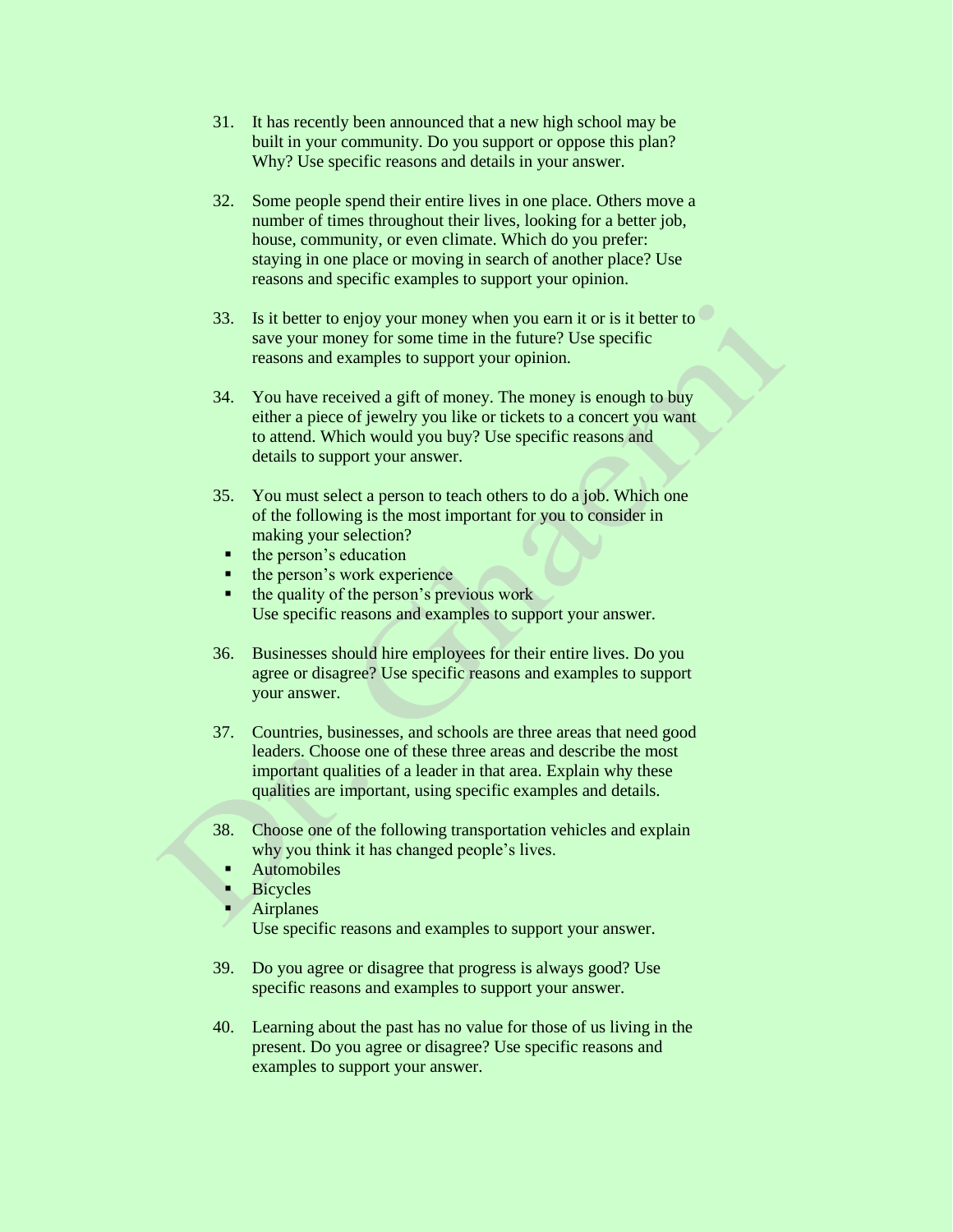- 41. The expression "Never, never give up" means to keep trying and never stop working for your goals. Do you agree or disagree with this statement? Use specific reasons and examples to support your answer.
- 42. Do you agree or disagree with the following statement? With the help of technology, students nowadays can learn more information and learn it more quickly. Use specific reasons and examples to support your answer.
- 43. Do you agree or disagree with the following statement? Games are as important for adults as they are for children. Use specific reasons and examples to support your answer.
- 44. Awards and prizes are given for excellence in various fields. Do these awards and prizes serve a useful purpose? Use specific reasons and examples to support your opinion.
- 45. Some people think that human needs for farmland, housing, and industry are more important than saving land for endangered animals. Do you agree or disagree with this point of view? Why or why not? Use specific reasons and examples to support your answer.
- 46. What is a very important skill a person should learn in order to be successful in the world today? Choose one skill and use specific reasons and examples to support your choice.
- 47. Resolving problems between individuals or groups is important. What should be considered or kept in mind in resolving problems between individuals or groups? Use specific reasons and examples to support your answer.
- 48. Do you agree or disagree with the following statement? Selfconfidence is the most important factor for success in school or at work. Use specific reasons and examples to support your opinion.
- 49. Why do you think some people are attracted to dangerous sports or other dangerous activities? Use specific reasons and examples to support your answer.
- 50. Which is more important for success: the natural ability you are born with or hard work? Explain your opinion, using specific reasons and examples.
- 51. Do you agree or disagree with the following statement? Parents or other adult relatives should make important decisions for their older (15 to 18 year-old) teenaged children. Use specific reasons and examples to support your opinion.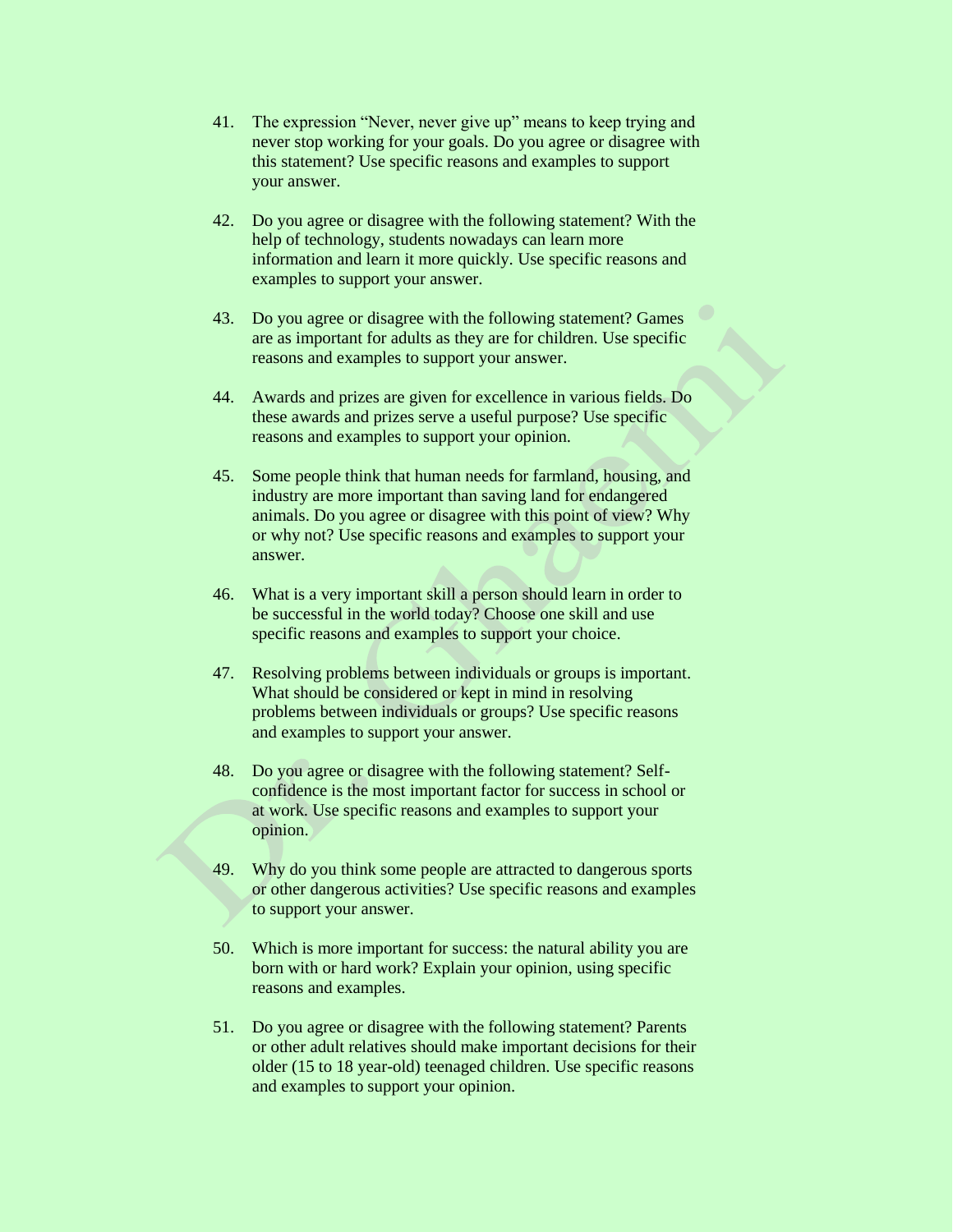- 52. Some people like to travel with a companion. Other people prefer to travel alone. Which do you prefer? Use specific reasons and examples to support your choice.
- 53. Some people prefer to get up early in the morning and start the day's work. Others prefer to get up later in the day and work until late at night. Which do you prefer? Use specific reasons and examples to support your choice.
- 54. What are the important qualities of a good son or daughter? Have these qualities changed or remained the same over time in your culture? Use specific reasons and examples to support your answer.
- 55. Some people prefer to work for a large company. Others prefer to work for a small company. Which would you prefer? Use specific reasons and details to support your choice.
- 56. People work because they need money to live. What are some other reasons that people work? Discuss one or more of these reasons. Use specific examples and details to support your answer.
- 57. Do you agree or disagree with the following statement? Face-toface communication is better than other types of communication, such as letters, e-mail, or telephone calls. Use specific reasons and details to support your answer.
- 58. Some people like to do only what they already do well. Other people prefer to try new things and take risks. Which do you prefer? Use specific reasons and examples to support your choice.
- 59. Some people believe that success in life comes from taking risks or chances. Others believe that success results from careful planning. In your opinion, what does success come from? Use specific reasons and examples to support your answer.
- 60. What change would make your hometown more appealing to people your age? Use specific reasons and examples to support your opinion.
- 61. Do you agree or disagree with the following statement? The most important aspect of a job is the money a person earns. Use specific reasons and examples to support your answer.
- 62. Do you agree or disagree with the following statement? One should never judge a person by external appearances. Use specific reasons and details to support your answer.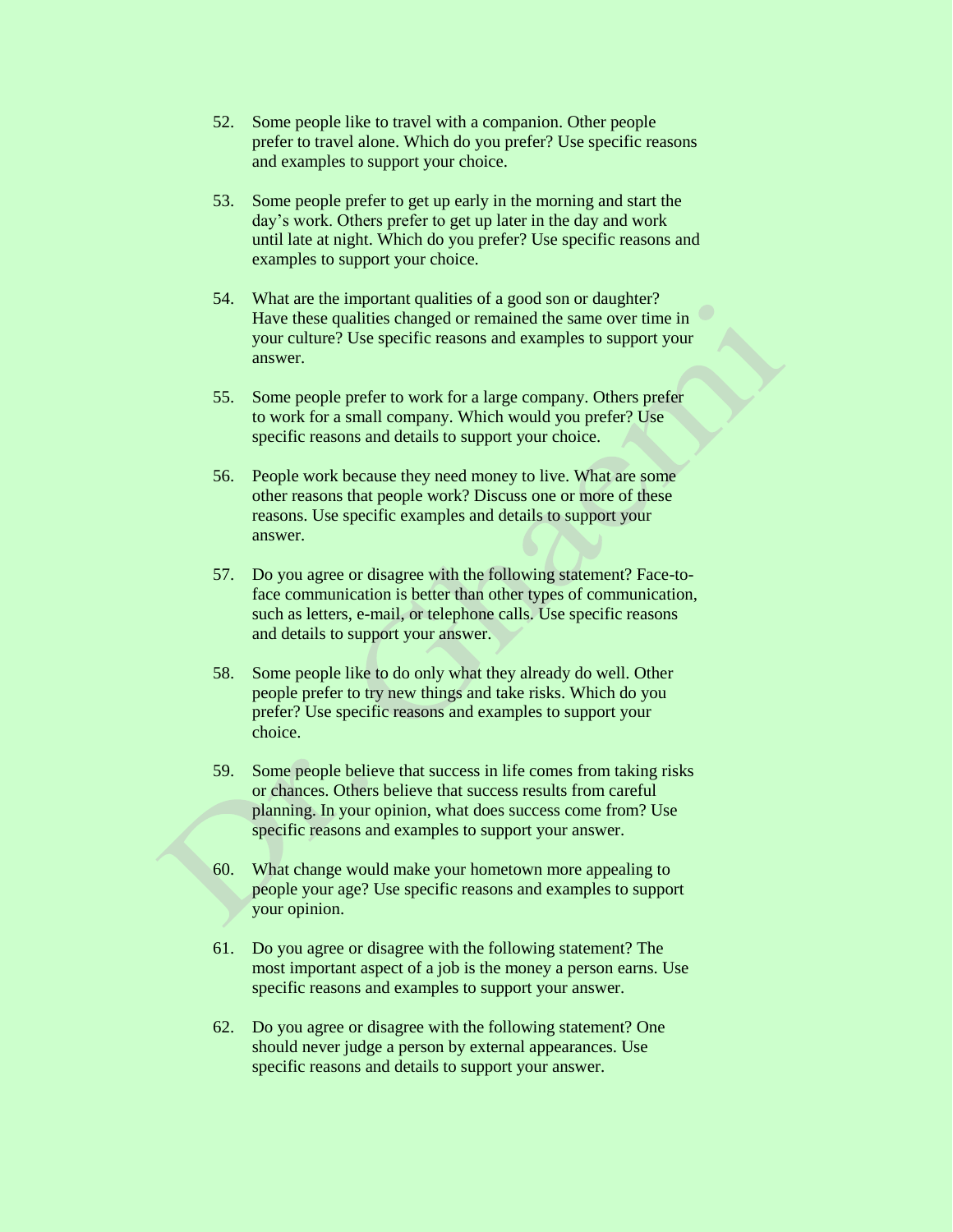- 63. Do you agree or disagree with the following statement? A person should never make an important decision alone. Use specific reasons and examples to support your answer.
- 64. A company is going to give some money either to support the arts or to protect the environment. Which do you think the company should choose? Use specific reasons and examples to support your answer.
- 65. Some movies are serious, designed to make the audience think. Other movies are designed primarily to amuse and entertain. Which type of movie do you prefer? Use specific reasons and examples to support your answer.
- 66. Do you agree or disagree with the following statement? Businesses should do anything they can to make a profit. Use specific reasons and examples to support your position.
- 67. Some people are always in a hurry to go places and get things done. Other people prefer to take their time and live life at a slower pace. Which do you prefer? Use specific reasons and examples to support your answer.
- 68. Some people think governments should spend as much money as possible exploring outer space (for example, traveling to the Moon and to other planets). Other people disagree and think governments should spend this money for our basic needs on Earth. Which of these two opinions do you agree with? Use specific reasons and details to support your answer.
- 69. People have different ways of escaping the stress and difficulties of modern life. Some read; some exercise; others work in their gardens. What do you think are the best ways of reducing stress? Use specific details and examples in your answer.
- 70. Do you agree or disagree with the following statement? Teachers should be paid according to how much their students learn. Give specific reasons and examples to support your opinion.
- 71. If you were asked to send one thing representing your country to an international exhibition, what would you choose? Why? Use specific reasons and details to explain your choice.
- 72. You have been told that dormitory rooms at your university must be shared by two students. Would you rather have the university assign a student to share a room with you, or would you rather choose your own roommate? Use specific reasons and details to explain your answer.
- 73. Some people think that governments should spend as much money as possible on developing or buying computer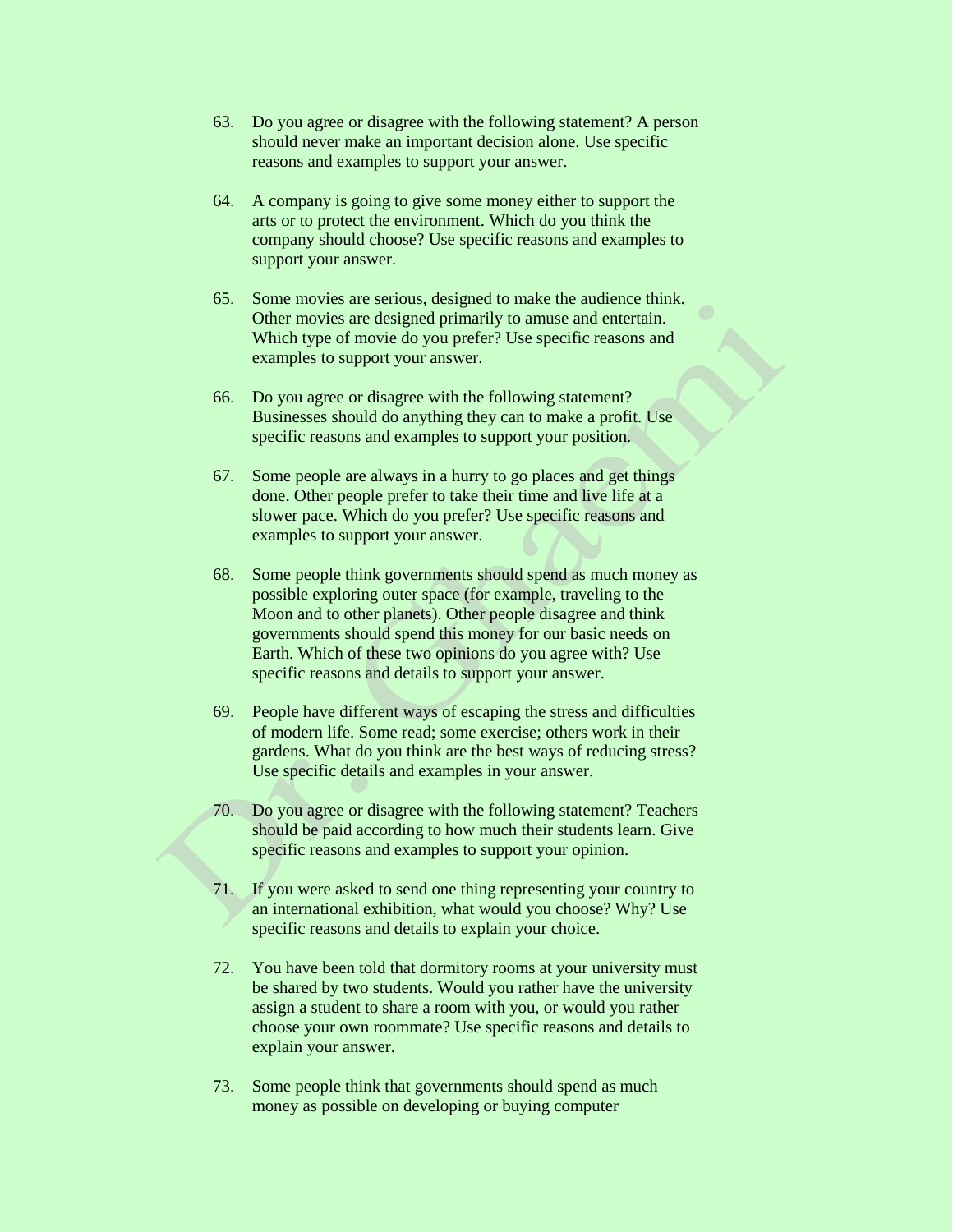technology. Other people disagree and think that this money should be spent on more basic needs. Which one of these opinions do you agree with? Use specific reasons and details to support your answer.

- 74. Some people like doing work by hand. Others prefer using machines. Which do you prefer? Use specific reasons and examples to support your answer.
- 75. Schools should ask students to evaluate their teachers. Do you agree or disagree? Use specific reasons and examples to support your answer.
- 76. In your opinion, what is the most important characteristic (for example, honesty, intelligence, a sense of humor) that a person can have to be successful in life? Use specific reasons and examples from your experience to explain your answer. When you write your answer, you are not limited to the examples listed in the prompt.
- 77. It is generally agreed that society benefits from the work of its members. Compare the contributions of artists to society with the contributions of scientists to society. Which type of contribution do you think is valued more by your society? Give specific reasons to support your answer.
- 78. Students at universities often have a choice of places to live. They may choose to live in university dormitories, or they may choose to live in apartments in the community. Compare the advantages of living in university housing with the advantages of living in an apartment in the community. Where would you prefer to live? Give reasons for your preference.
- 79. You need to travel from your home to a place 40 miles (64 kilometers) away. Compare the different kinds of transportation you could use. Tell which method of travel you would choose. Give specific reasons for your choice.
- 80. Some people believe that a college or university education should be available to all students. Others believe that higher education should be available only to good students. Discuss these views. Which view do you agree with? Explain why.
- 81. Some people believe that the best way of learning about life is by listening to the advice of family and friends. Other people believe that the best way of learning about life is through personal experience. Compare the advantages of these two different ways of learning about life. Which do you think is preferable? Use specific examples to support your preference.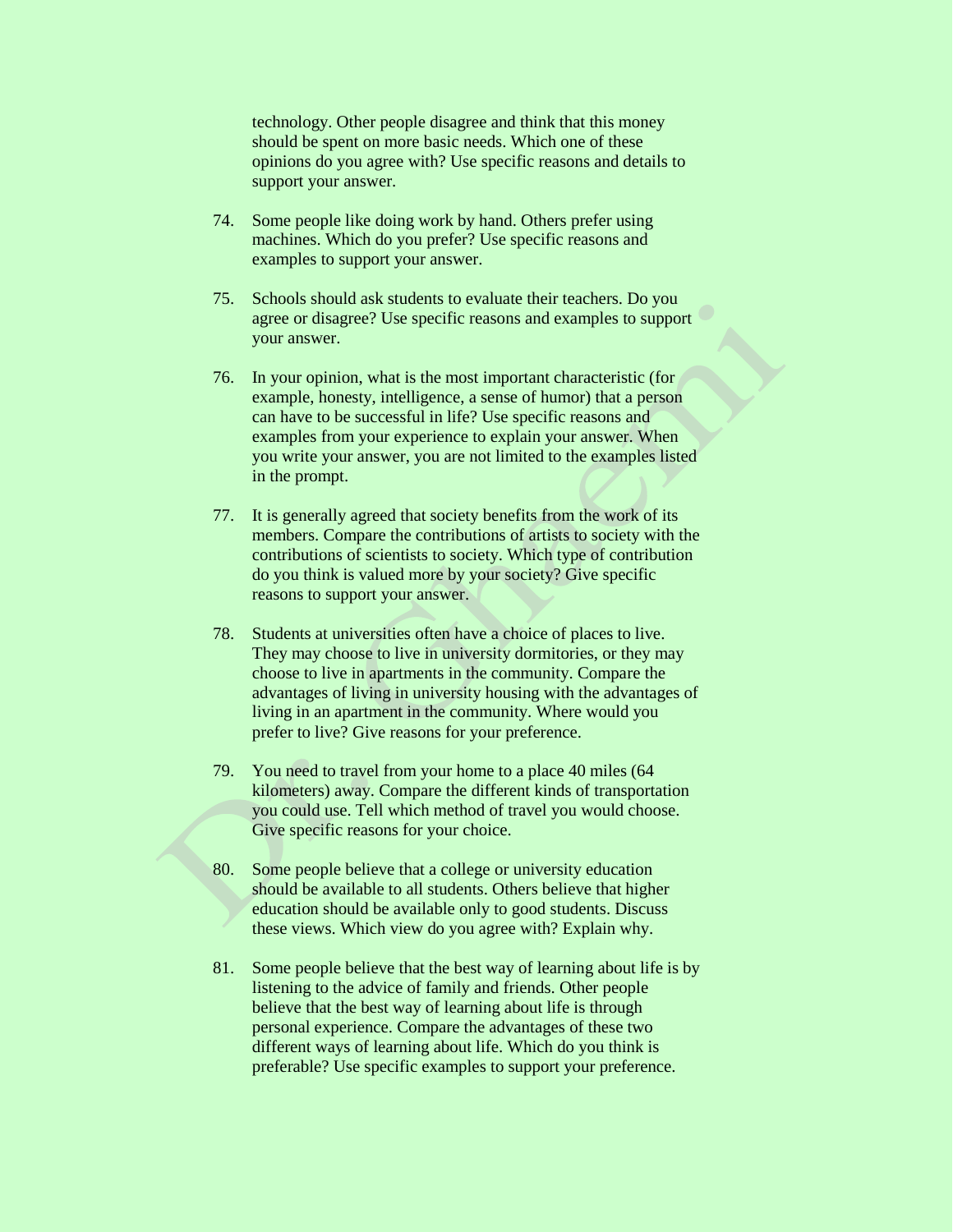- 82. When people move to another country, some of them decide to follow the customs of the new country. Others prefer to keep their own customs. Compare these two choices. Which one do you prefer? Support your answer with specific details.
- 83. Some people prefer to spend most of their time alone. Others like to be with friends most of the time. Do you prefer to spend your time alone or with friends? Use specific reasons to support your answer.
- 84. Some people prefer to spend time with one or two close friends. Others choose to spend time with a large number of friends. Compare the advantages of each choice. Which of these two ways of spending time do you prefer? Use specific reasons to support your answer.
- 85. Some people think that children should begin their formal education at a very early age and should spend most of their time on school studies. Others believe that young children should spend most of their time playing. Compare these two views. Which view do you agree with? Why?
- 86. The government has announced that it plans to build a new university. Some people think that your community would be a good place to locate the university. Compare the advantages and disadvantages of establishing a new university in your community. Use specific details in your discussion.
- 87. Some people think that the family is the most important influence on young adults. Other people think that friends are the most important influence on young adults. Which view do you agree with? Use examples to support your position.
- 88. Some people prefer to plan activities for their free time very carefully. Others choose not to make any plans at all for their free time. Compare the benefits of planning free-time activities with the benefits of not making plans. Which do you prefer planning or not planning for your leisure time? Use specific reasons and examples to explain your choice.
- 89. People learn in different ways. Some people learn by doing things; other people learn by reading about things; others learn by listening to people talk about things. Which of these methods of learning is best for you? Use specific examples to support your choice.
- 90. Some people choose friends who are different from themselves. Others choose friends who are similar to themselves. Compare the advantages of having friends who are different from you with the advantages of having friends who are similar to you. Which kind of friend do you prefer for yourself? Why?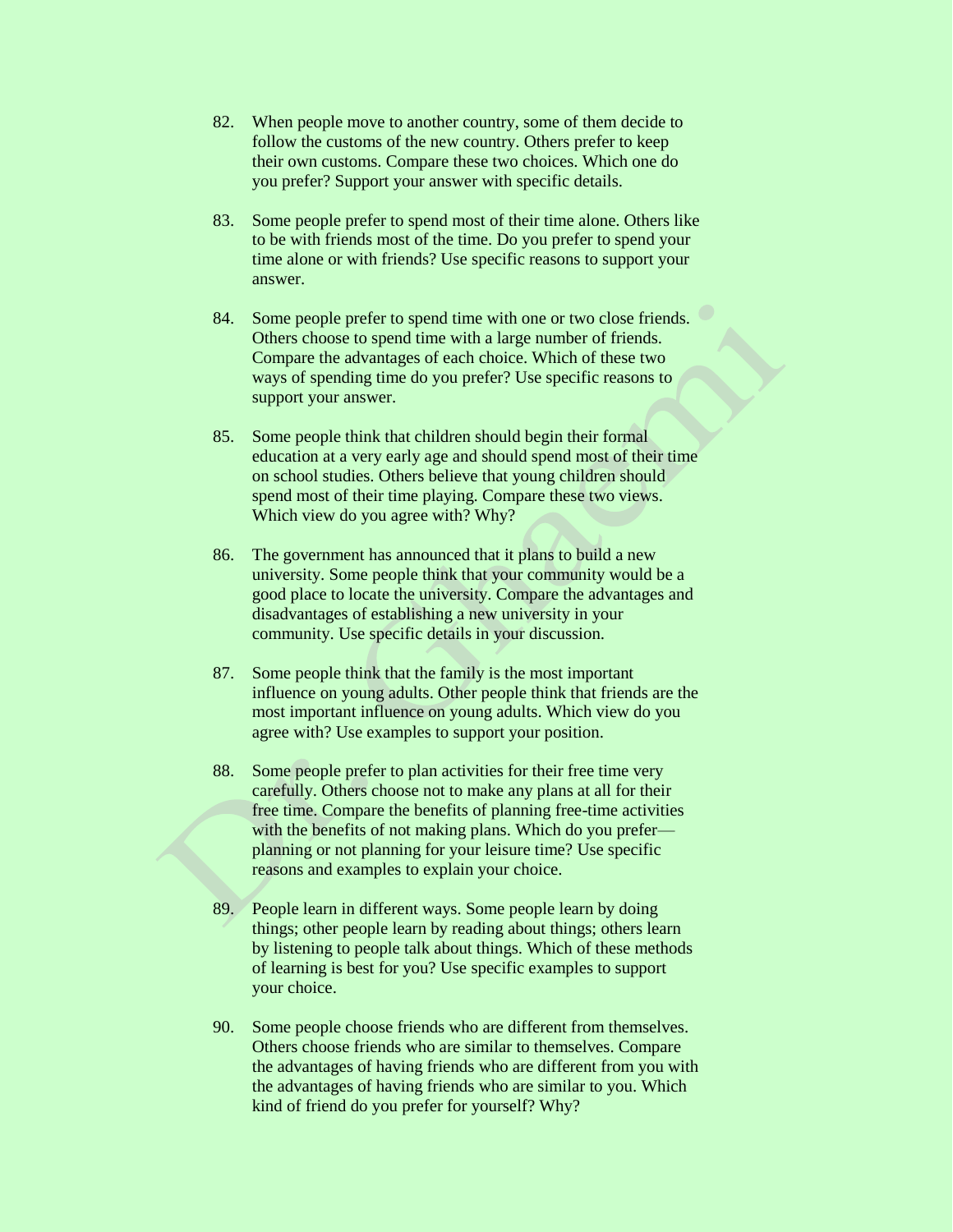- 91. Some people enjoy change, and they look forward to new experiences. Others like their lives to stay the same, and they do not change their usual habits. Compare these two approaches to life. Which approach do you prefer? Explain why.
- 92. Do you agree or disagree with the following statement? People behave differently when they wear different clothes. Do you agree that different clothes influence the way people behave? Use specific examples to support your answer.
- 93. Decisions can be made quickly, or they can be made after careful thought. Do you agree or disagree with the following statement? The decisions that people make quickly are always wrong. Use reasons and specific examples to support your opinion.
- 94. Some people trust their first impressions about a person's character because they believe these judgments are generally correct. Other people do not judge a person's character quickly because they believe first impressions are often wrong. Compare these two attitudes. Which attitude do you agree with? Support your choice with specific examples.
- 95. Do you agree or disagree with the following statement? People are never satisfied with what they have; they always want something more or something different. Use specific reasons to support your answer.
- 96. Do you agree or disagree with the following statement? People should read only those books that are about real events, real people, and established facts. Use specific reasons and details to support your opinion.
- 97. Do you agree or disagree with the following statement? It is more important for students to study history and literature than it is for them to study science and mathematics. Use specific reasons and examples to support your opinion.
- 98. Do you agree or disagree with the following statement? All students should be required to study art and music in secondary school. Use specific reasons to support your answer.
- 99. Do you agree or disagree with the following statement? There is nothing that young people can teach older people. Use specific reasons and examples to support your position.
- 100. Do you agree or disagree with the following statement? Reading fiction (such as novels and short stories) is more enjoyable than watching movies. Use specific reasons and examples to explain your position.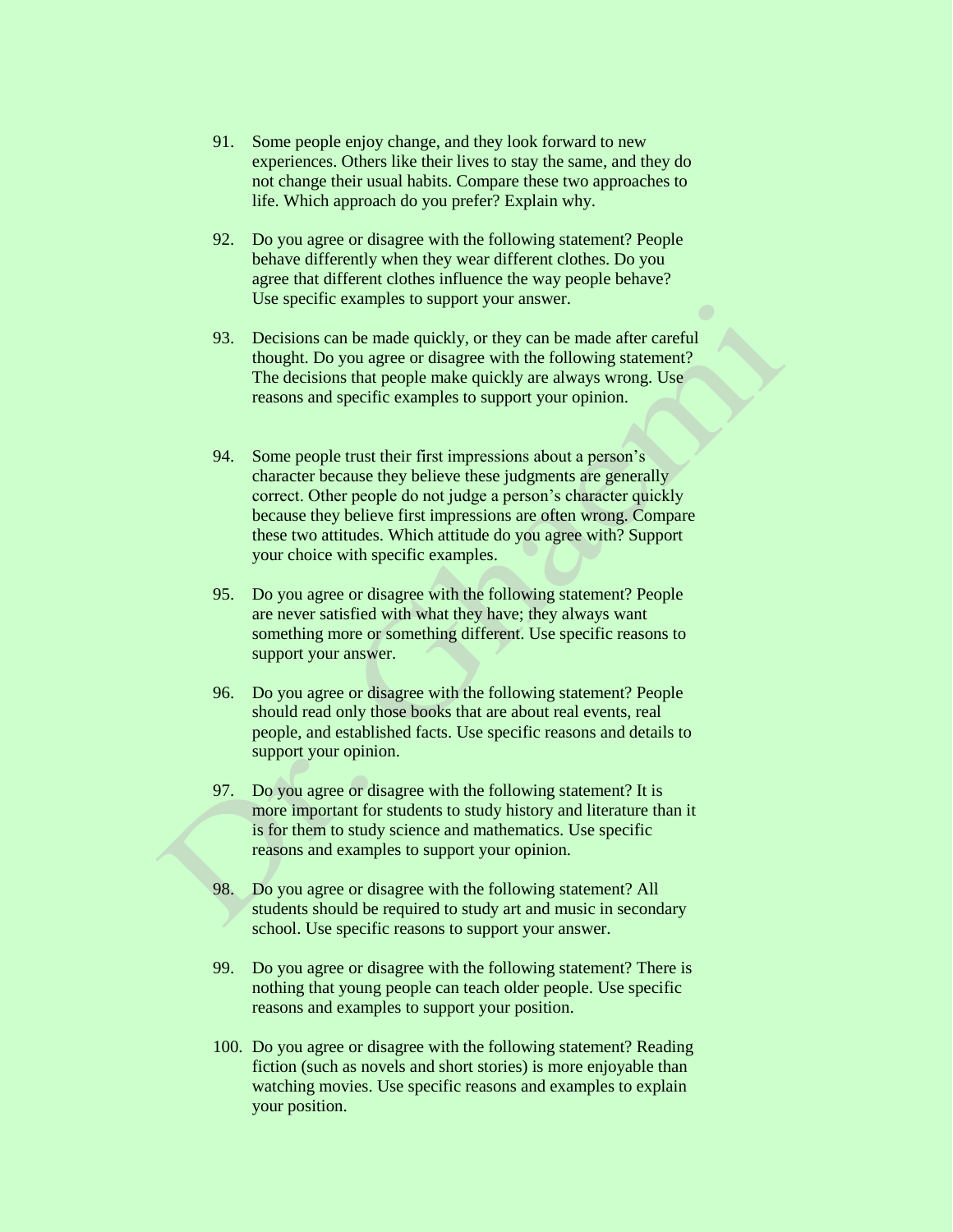- 101. Some people say that physical exercise should be a required part of every school day. Other people believe that students should spend the whole school day on academic studies. Which opinion do you agree with? Use specific reasons and details to support your answer.
- 102. A university plans to develop a new research center in your country. Some people want a center for business research. Other people want a center for research in agriculture (farming). Which of these two kinds of research centers do you recommend for your country? Use specific reasons in your recommendation.
- 103. Some young children spend a great amount of their time practicing sports. Discuss the advantages and disadvantages of this. Use specific reasons and examples to support your answer.
- 104. Do you agree or disagree with the following statement? Only people who earn a lot of money are successful. Use specific reasons and examples to support your answer.
- 105. If you could invent something new, what product would you develop? Use specific details to explain why this invention is needed.
- 106. Do you agree or disagree with the following statement? A person's childhood years (the time from birth to twelve years of age) are the most important years of a person's life. Use specific reasons and examples to support your answer.
- 107. Do you agree or disagree with the following statement? Children should be required to help with household tasks as soon as they are able to do so. Use specific reasons and examples to support your answer.
- 108. Some high schools require all students to wear school uniforms. Other high schools permit students to decide what to wear to school. Which of these two school policies do you think is better? Use specific reasons and examples to support your opinion.
- 109. Do you agree or disagree with the following statement? Playing a game is fun only when you win. Use specific reasons and examples to support your answer.
- 110. Do you agree or disagree with the following statement? High schools should allow students to study the courses that students want to study. Use specific reasons and examples to support your opinion.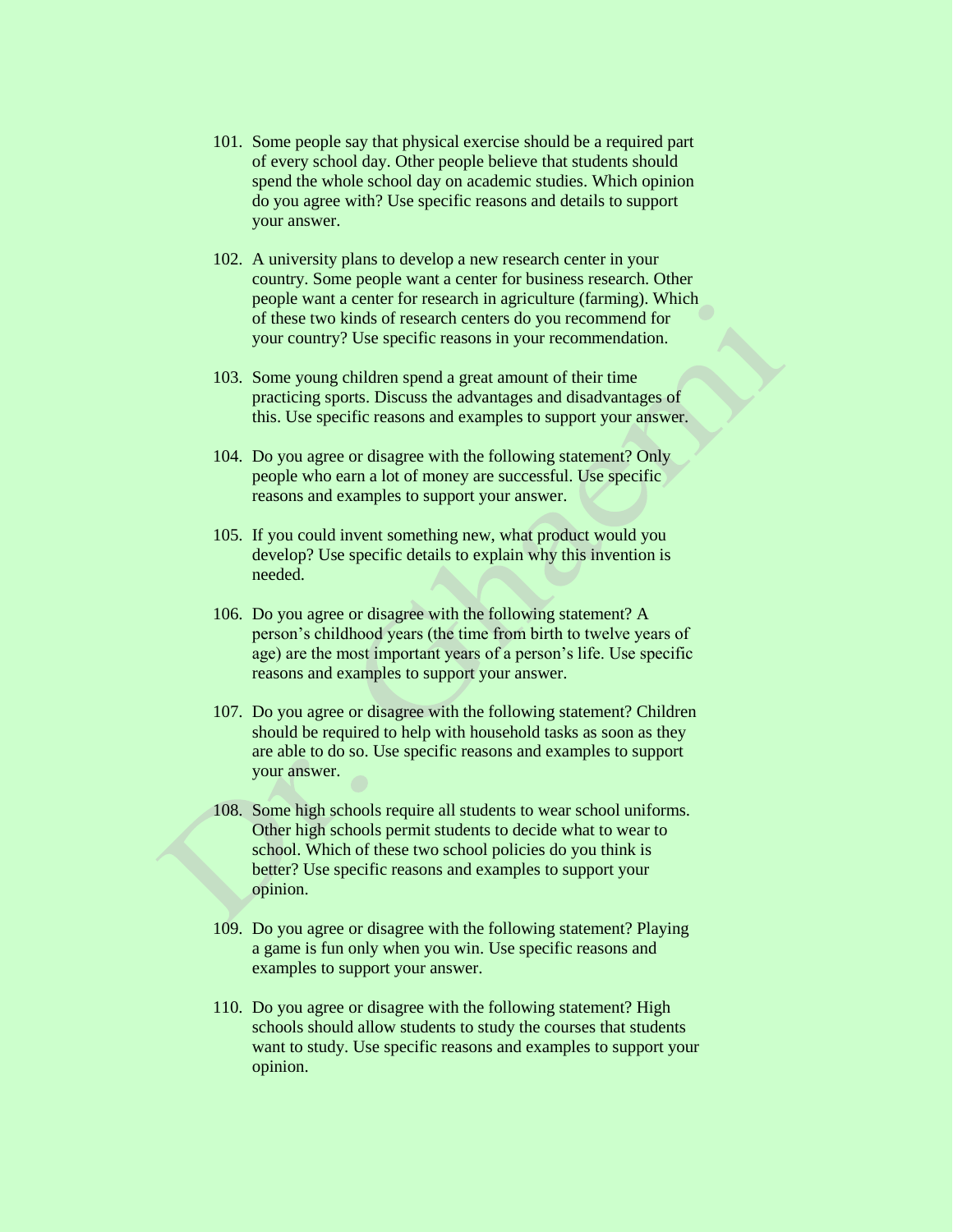- 111. Do you agree or disagree with the following statement? It is better to be a member of a group than to be the leader of a group. Use specific reasons and examples to support your answer.
- 112. What do you consider to be the most important room in a house? Why is this room more important to you than any other room? Use specific reasons and examples to support your opinion.
- 113. If you could make one important change in a school that you attended, what change would you make? Use reasons and specific examples to support your answer.
- 114. A gift (such as a camera, a soccer ball, or an animal) can contribute to a child's development. What gift would you give to help a child develop? Why? Use reasons and specific examples to support your choice.
- 115. Some people believe that students should be given one long vacation each year. Others believe that students should have several short vacations throughout the year. Which viewpoint do you agree with? Use specific reasons and examples to support your choice.
- 116. Would you prefer to live in a traditional house or in a modern apartment building? Use specific reasons and details to support your choice.
- 117. Some people say that advertising encourages us to buy things we really do not need. Others say that advertisements tell us about new products that may improve our lives. Which viewpoint do you agree with? Use specific reasons and examples to support your answer.
- 118. Some people prefer to spend their free time outdoors. Other people prefer to spend their leisure time indoors. Would you prefer to be outside or would you prefer to be inside for your leisure activities? Use specific reasons and examples to explain your choice.
- 119. Your school has received a gift of money. What do you think is the best way for your school to spend this money? Use specific reasons and details to support your choice.
- 120. Do you agree or disagree with the following statement? Playing games teaches us about life. Use specific reasons and examples to support your answer.
- 121. Imagine that you have received some land to use as you wish. How would you use this land? Use specific details to explain your answer.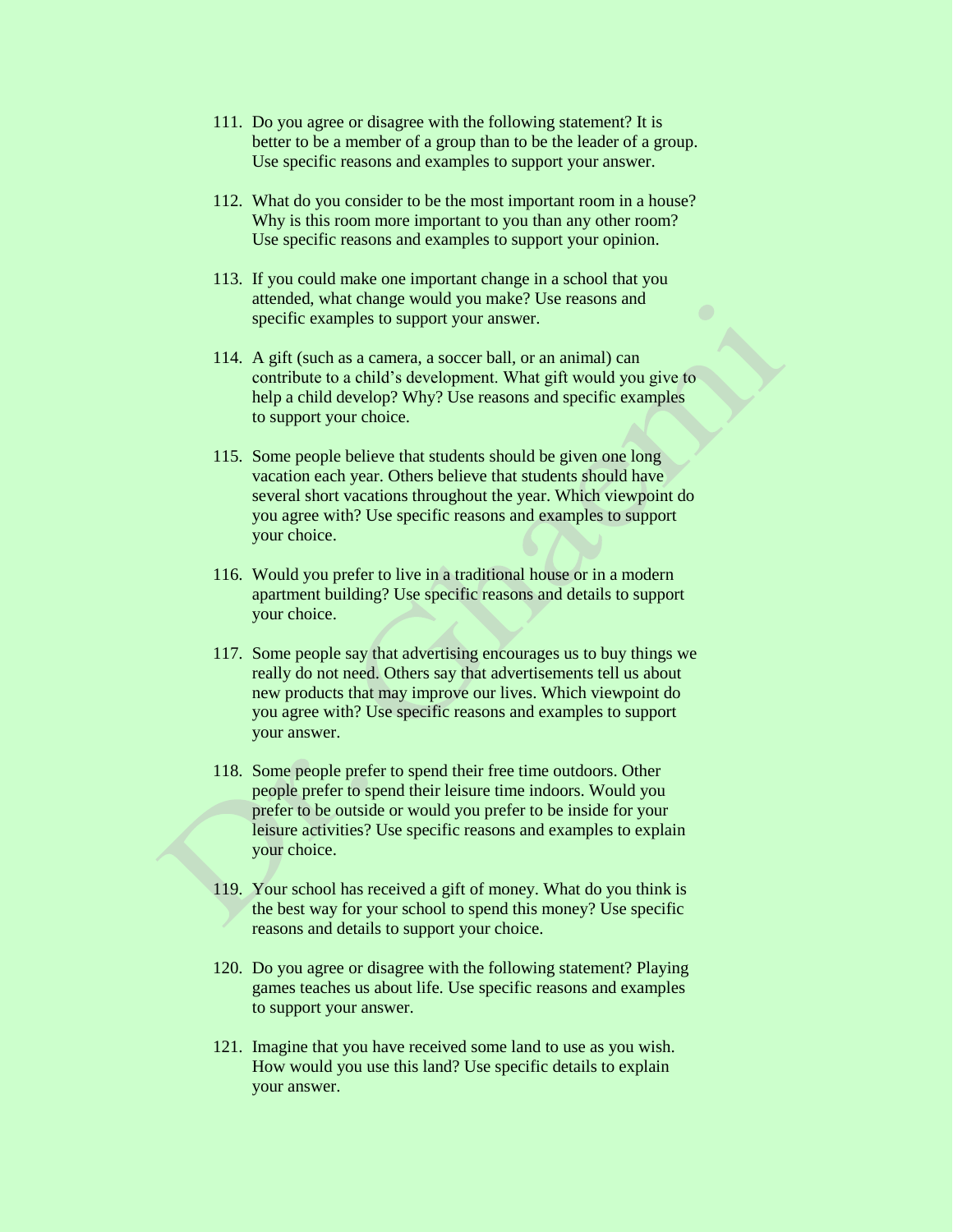- 122. What is the most important animal in your country? Why is the animal important? Use reasons and specific details to explain your answer.
- 123. Many parts of the world are losing important natural resources, such as forests, animals, or clean water. Choose one resource that is disappearing and explain why it needs to be saved. Use specific reasons and examples to support your opinion.
- 124. Do you agree or disagree with the following statement? A zoo has no useful purpose. Use specific reasons and examples to explain your answer.
- 125. In some countries, people are no longer allowed to smoke in many public places and office buildings. Do you think this is a good rule or a bad rule? Use specific reasons and details to support your position.
- 126. Plants can provide food, shelter, clothing, or medicine. What is one kind of plant that is important to you or the people in your country? Use specific reasons and details to explain your choice.
- 127. You have the opportunity to visit a foreign country for two weeks. Which country would you like to visit? Use specific reasons and details to explain your choice.
- 128. In the future, students may have the choice of studying at home by using technology such as computers or television or of studying at traditional schools. Which would you prefer? Use reasons and specific details to explain your choice.
- 129. When famous people such as actors, athletes and rock stars give their opinions, many people listen. Do you think we should pay attention to these opinions? Use specific reasons and examples to support your answer.
- 130. The twentieth century saw great change. In your opinion, what is one change that should be remembered about the twentieth century? Use specific reasons and details to explain your choice.
- 131. When people need to complain about a product or poor service, some prefer to complain in writing and others prefer to complain in person. Which way do you prefer? Use specific reasons and examples to support your answer.
- 132. People remember special gifts or presents that they have received. Why? Use specific reasons and examples to support your answer.
- 133. Some famous athletes and entertainers earn millions of dollars every year. Do you think these people deserve such high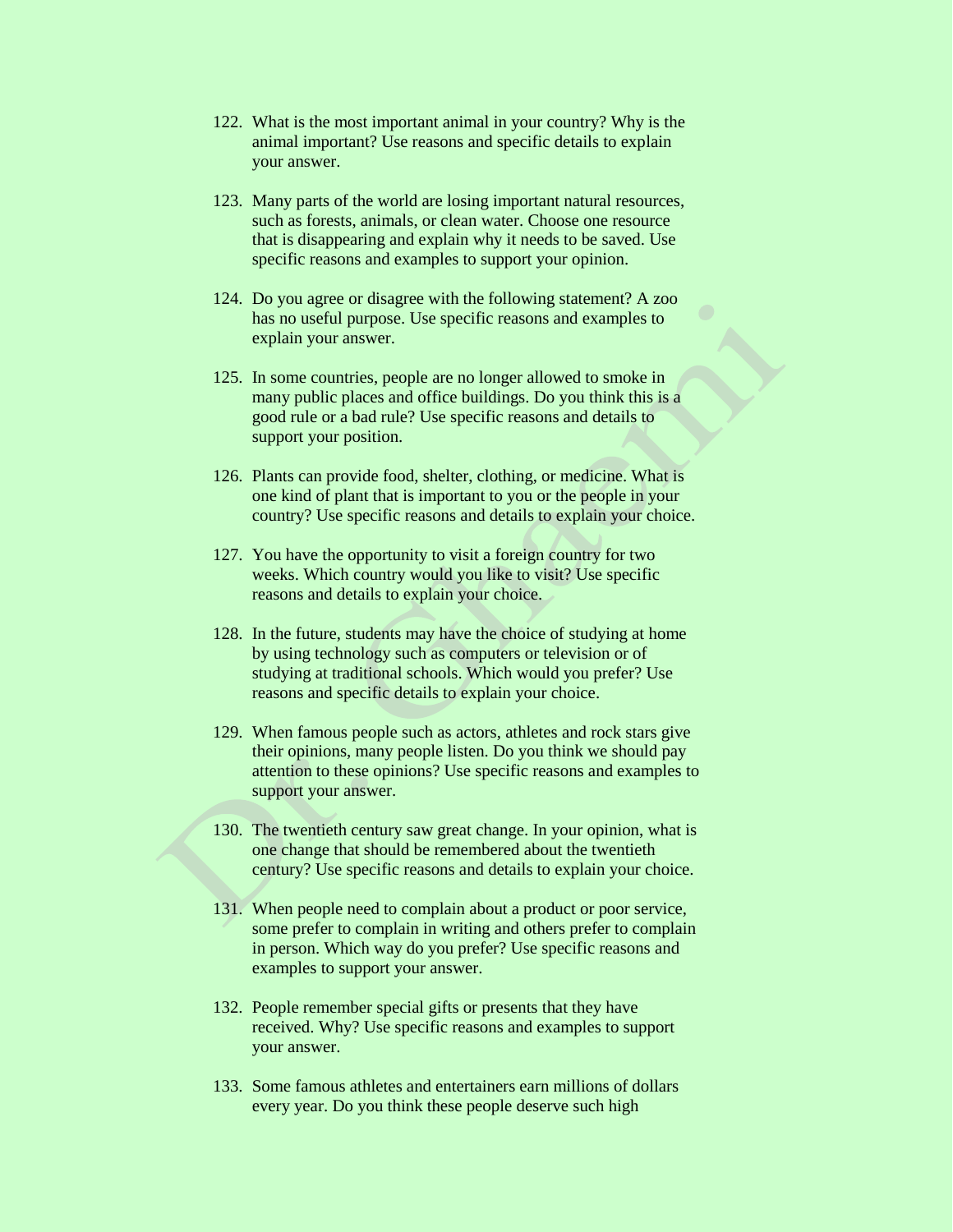salaries? Use specific reasons and examples to support your opinion.

- 134. Is the ability to read and write more important today than in the past? Why or why not? Use specific reasons and examples to support your answer.
- 135. People do many different things to stay healthy. What do you do for good health? Use specific reasons and examples to support your answer.
- 136. You have decided to give several hours of your time each month to improve the community where you live. What is one thing you will do to improve your community? Why? Use specific reasons and details to explain your choice.
- 137. Your school has enough money to purchase either computers for students or books for the library. Which should your school choose to buy— computers or books? Use specific reasons and examples to support your recommendation.
- 138. Many students choose to attend schools or universities outside their home countries. Why do some students study abroad? Use specific reasons and details to explain your answer.
- 139. People listen to music for different reasons and at different times. Why is music important to many people? Use specific reasons and examples to support your choice.
- 140. Groups or organizations are an important part of some people's lives. Why are groups or organizations important to people? Use specific reasons and examples to explain your answer.
- 141. Imagine that you are preparing for a trip. You plan to be away from your home for a year. In addition to clothing and personal care items, you can take one additional thing. What would you take and why? Use specific reasons and details to support your choice.
- 142. When students move to a new school, they sometimes face problems. How can schools help these students with their problems? Use specific reasons and examples to explain your answer.
- 143. It is sometimes said that borrowing money from a friend can harm or damage the friendship. Do you agree? Why or why not? Use reasons and specific examples to explain your answer.
- 144. Every generation of people is different in important ways. How is your generation different from your parents' generation? Use specific reasons and examples to explain your answer.